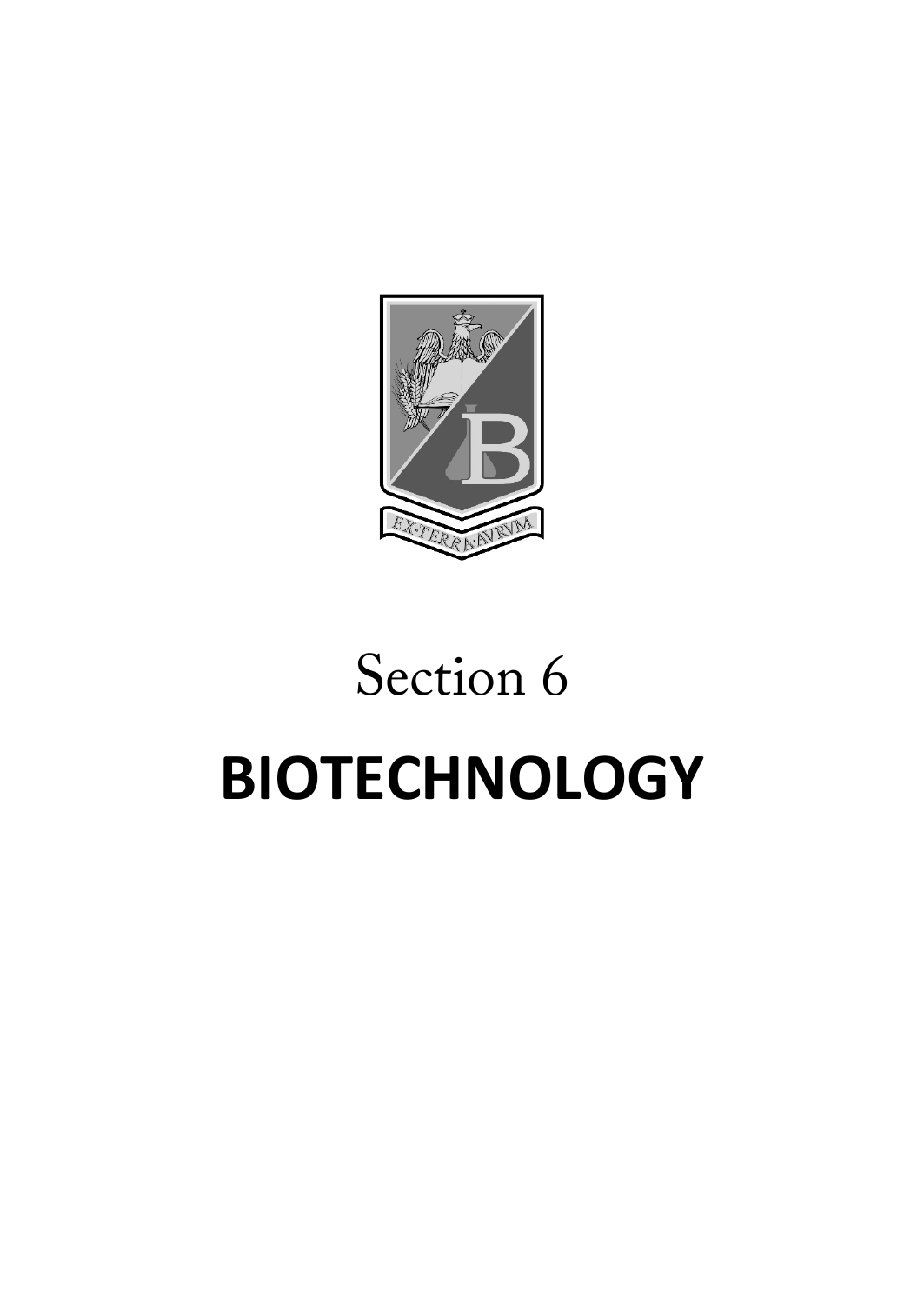# **SCIENTIFIC BOARD – SECTION 6: BIOTECHNOLOGY**

- Veronika ABRAM Biotechnical Faculty, University of Ljubljana, Slovenia
- Ioan ARDELEAN Institute of Biology, Romanian Academy, Romania
- Narcisa BÅBEANU Faculty of Biotechnology, USAMV of Bucharest, Romania
- Gabriela BAHRIM Faculty of Food Science and Engineering, "Dunărea de Jos" University of Galați, Romania
- Gustavo V. BARBOSA-CANOVAS Washington State University Pullman, State of Washington, USA
- Ingrid BAUMAN Faculty of Food Technology and Biotechnology, Zagreb, Croația
- Nastasia BELC Faculty of Biotechnology, USAMV of Bucharest, Romania
- Daniela BORDA Faculty of Food Science and Engineering, "Dunărea de Jos" University of Galați, Romania
- Monica BOSCAIU Mediterranean Agroforestry Institute (IAM, UPV), Universitat Politècnica de València, Spain
- Dorica BOTĂU Faculty of Agriculture, USAMVB from Timișoara, Romania
- Nicolae CORCIONIVOSCHI Agri-Food and Biosciences Institute, Belfast, United Kingdom
- Călina Petruța CORNEA Faculty of Biotechnology, USAMV of Bucharest, Romania
- Delia DIMITRIU Manchester Metropolitan University, United Kingdom
- Carla EMILIANI Università degli Studi di Perugia, Italy
- Helmut GLATTES ISEKI Food Association, Austria
- Gustavo Fidel GUTIERREZ-LOPEZ ENCB-IPN, National School of Biological Sciences, National Polytechnic Institute, Mexico
- Florentina ISRAEL-ROMING Faculty of Biotechnology, USAMV of Bucharest, Romania
- Huub LELIEVELD GHI Association Netherlands and EFFoST Executive Committee, Netherlands
- Leonardo LEONARDI Università degli Studi di Perugia, Italy
- Florentina MATEI Faculty of Biotechnology, USAMV of Bucharest, Romania
- Amalia Carmen MITELUT Faculty of Biotechnology, USAMV of Bucharest, Romania
- Paola PITTIA Dipartimento di Scienze, degli Alimenti University degli Studi di Teramo, Italy
- Mona Elena POPA Faculty of Biotechnology, USAMV of Bucharest, Romania
- Sandrine ROUSSEAUX University of Burgundy, Dijon, France
- Mark SHAMTSYAN St. Petersburg State Institute of Technology, Russia
- Cristina SILVA ISEKI Food, Catholic University of Portugal
- Ileana STOICA University of Bucharest, Romania
- Gabriela TENEA Universidad Técnica del Norte, Ibarra, Ecuador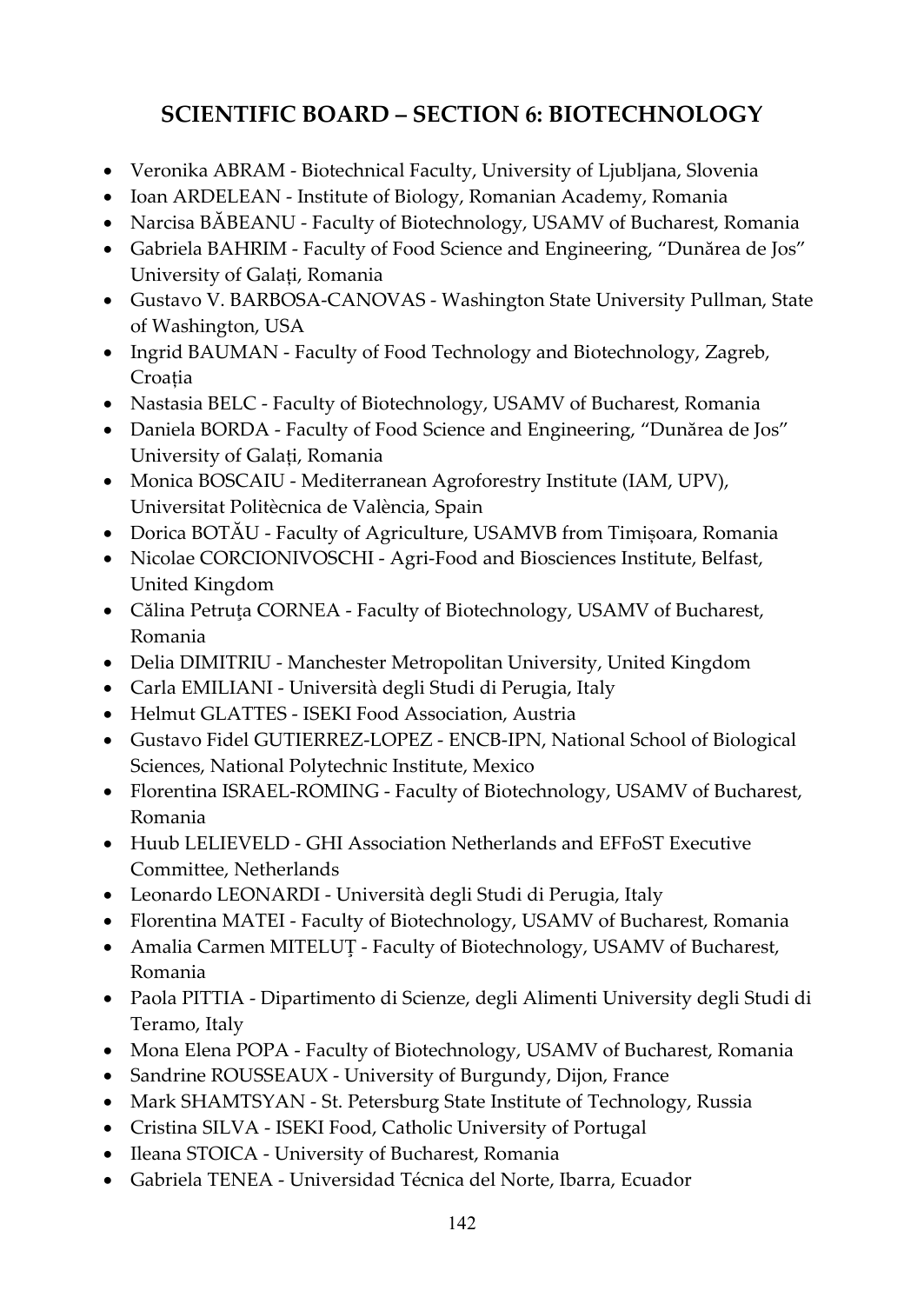- Margarida VIEIRA Directora do Dep. De Engenharia Alimentar, Instituto Superior de Engenharia, Universidade do Algarve, Portugal
- Tatiana VASSU University of Bucharest, Romania
- Oscar VICENTE Universitat Politècnica de València, Spain
- Medana ZAMFIR Institute of Biology, Romanian Academy
- Chin-Kun WANG Chung Shan Medical University, Taiwan

# **ORGANIZING COMMITTEE – SECTION 6: BIOTECHNOLOGY**

- Section president: Professor PhD. **Călina Petruța CORNEA**
- Section coordinator: Professor PhD. **Florentina MATEI**
- Members:

Professor PhD. **Florentina ISRAEL-ROMING** Lecturer PhD. **Elisabeta Elena POPA** Lecturer PhD. **Radu Cristian TOMA** Lecturer PhD. **Gabriela MĂRGĂRIT** Lecturer PhD. **Diana GROPOȘILĂ-CONSTANTINESCU** Lecturer PhD. **Oana LIVADARIU** Lecturer PhD. **Gabriela POPA** Asist. PhD. **Paul Alexandru POPESCU**

**University of Agronomic Sciences and Veterinary Medicine of Bucharest Faculty of Biotechnology**

> **E-mail:** biotechnologiesjournal@usamv.ro **Web:** http://biotechnologyjournal.usamv.ro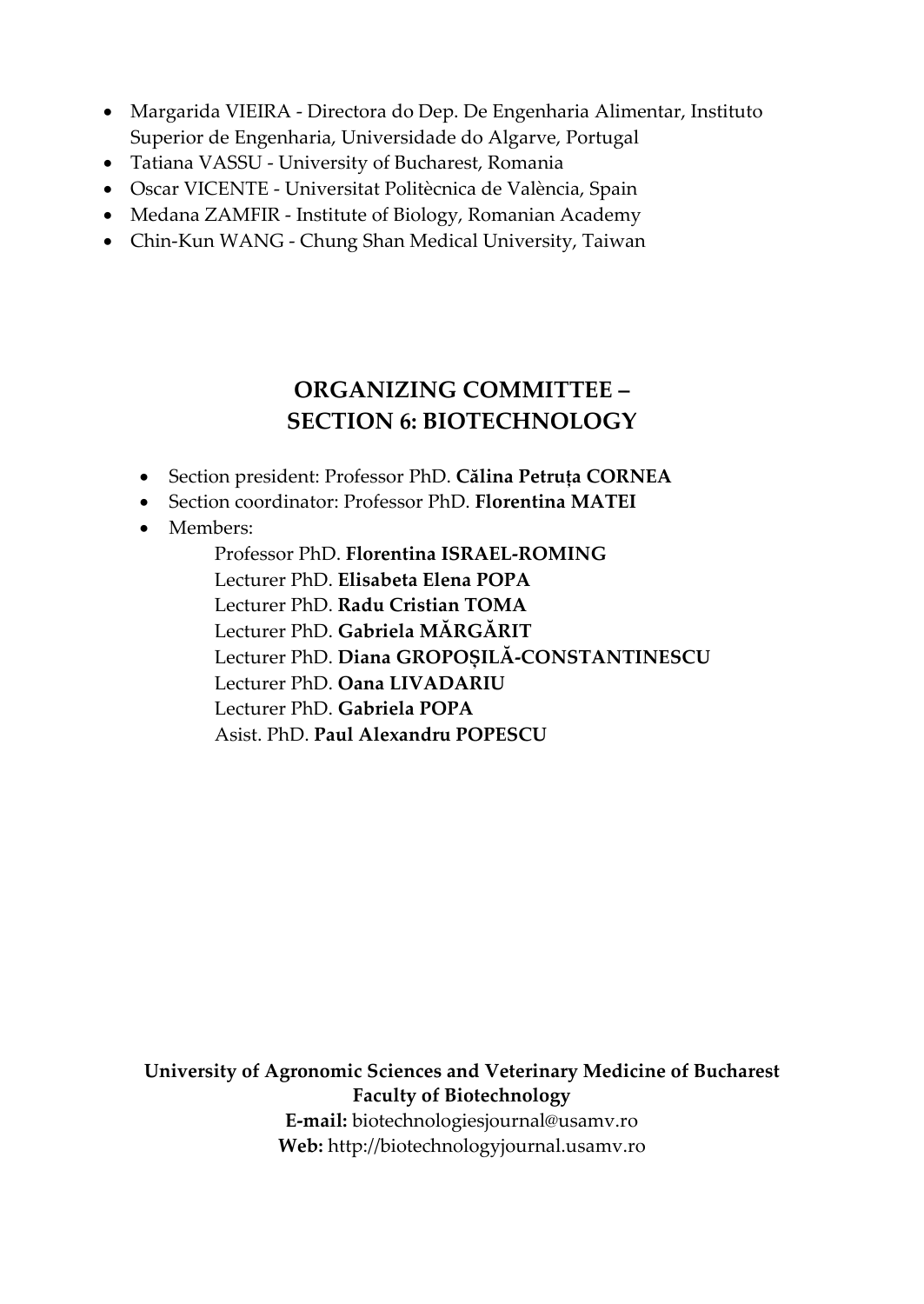# **DETAILED PROGRAMME**

# **SECTION 6: BIOTECHNOLOGY**

## **Thursday, 2nd June, 2022**

- **12:30 – 14:00 Registration of participants (Building A, Ground floor, Main Hall)**
- **14:00 – 14:30 OPENING & WELCOME**
- **14:30 – 16:30 PLENARY SESSION**
- **16:30 – 17:00 Coffee Break**
- **17:00 – 19:00 Visiting the Agronomy - Herăstrău Campus, Networking activities**
- **19:00 – 22:00 Festive dinner at the USAMV Dendrological Park**

## **Friday, 3rd June, 2022**

## **SESSION I ORAL PRESENTATIONS**

#### *Chairman***: Prof. PhD. Călina Petruța CORNEA** *Moderator***: Prof. PhD. Florentina ISRAEL-ROMING**

*Faculty of Biotechnologies, Aula Magna "Prof. dr. Gheorghe Câmpeanu" - First Floor*

| $08:00 - 09:00$ | Arrival and Registration of<br>Participants |                                                                      |
|-----------------|---------------------------------------------|----------------------------------------------------------------------|
| $09:00 - 09:10$ | <b>Conference Section Opening</b>           | <b>Faculty of Biotechnologies,</b><br>Aula Magna "Prof. dr. Gheorghe |
|                 |                                             | Câmpeanu" - First Floor                                              |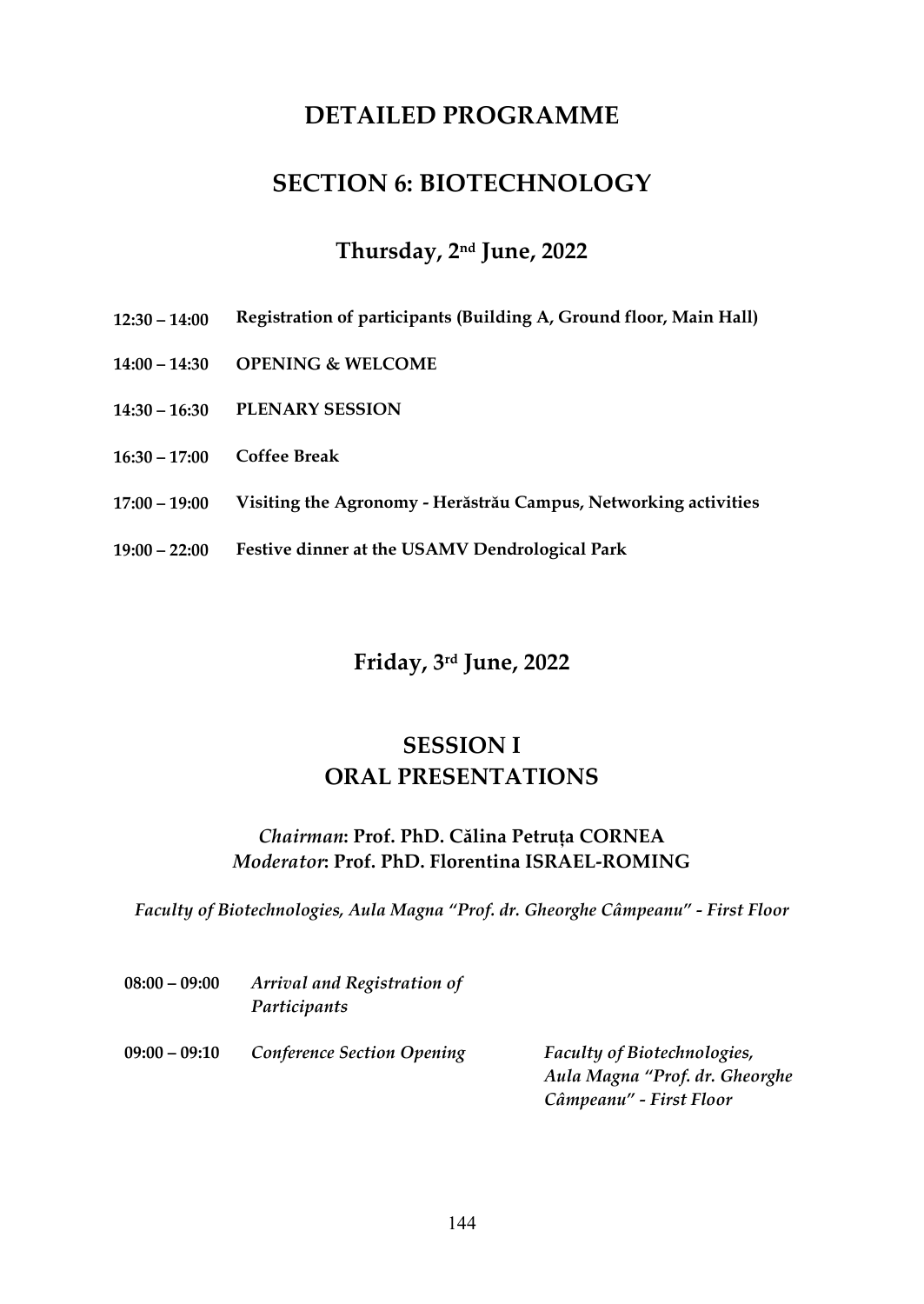| Time            | <b>Authors</b>                                                                                                                                        | <b>Paper Title</b>                                                                                                                                                                                                |
|-----------------|-------------------------------------------------------------------------------------------------------------------------------------------------------|-------------------------------------------------------------------------------------------------------------------------------------------------------------------------------------------------------------------|
| $09:10 - 09:35$ | Marisa JIMÉNEZ-PÉREZ,<br>Iván-Ilich MORALES-MANZO,<br>Ana FITA,<br>Adrián RODRÍGUEZ-BURRUEZO                                                          | MITIGATION OF DROUGHT<br><b>STRESS IN SOLANACEAE</b><br><b>VEGETABLES THROUGH</b><br>SYMBIOSIS WITH PLANT<br><b>GROWTH – PROMOTING</b><br><b>BACTERIA AND ARBUSCULAR</b><br>MYCORRHIZAL FUNGI. A<br><b>REVIEW</b> |
| $09:35 - 10:00$ | Sara GONZÁLEZ-ORENGA,<br>Monica BOSCAIU,<br>Mercedes VERDEGUER,<br>Adela M. SÁNCHEZ-MOREIRAS,<br>Luís GONZÁLEZ,<br>Oscar VICENTE                      | <b>ADAPTABILITY OF INVASIVE</b><br>PLANTS TO CLIMATE CHANGE                                                                                                                                                       |
| $10:00 - 10:20$ | Oana-Alina BOIU-SICUIA,<br>Radu Cristian TOMA,<br>Camelia Filofteia DIGUȚĂ,<br>Călina Petruța CORNEA                                                  | SELECTING PLANT ASSOCIATED<br>MICROORGANISMS WITH<br><b>BIOFERTILIZING ACTIVITY</b>                                                                                                                               |
| $10:20 - 10:40$ | Oana Andreea CHEOAFĂ,<br>Diana CONSTANTINESCU-<br>ARUXANDEI,<br>Daria Gabriela POPA,<br>Luminița DIMITRIU,<br>Florin OANCEA,<br>Călina Petruța CORNEA | <b>SCREENING OF BACTERIAL</b><br>CONSORTIA FOR A<br>BIOAUGMENTED BIOASSAY OF<br><b>FLUSHABLE WIPES</b><br><b>BIODEGRADATION</b>                                                                                   |
| $10:40 - 11:00$ | Dana COPOLOVICI,<br>Carmen POPA,<br>Andreea LUPITU,<br>Marilena MAEREANU,<br>Dorina CHAMBRE,<br>Cristian MOISA,<br>Lucian COPOLOVICI                  | <b>ENZYMATIC FISH PROTEIN</b><br><b>HYDROLYSATES</b>                                                                                                                                                              |
| $11:00 - 11:45$ | Coffee break / Viewing posters<br>and discussions                                                                                                     | Faculty of Biotechnologies,<br>First Floor, Main Hall                                                                                                                                                             |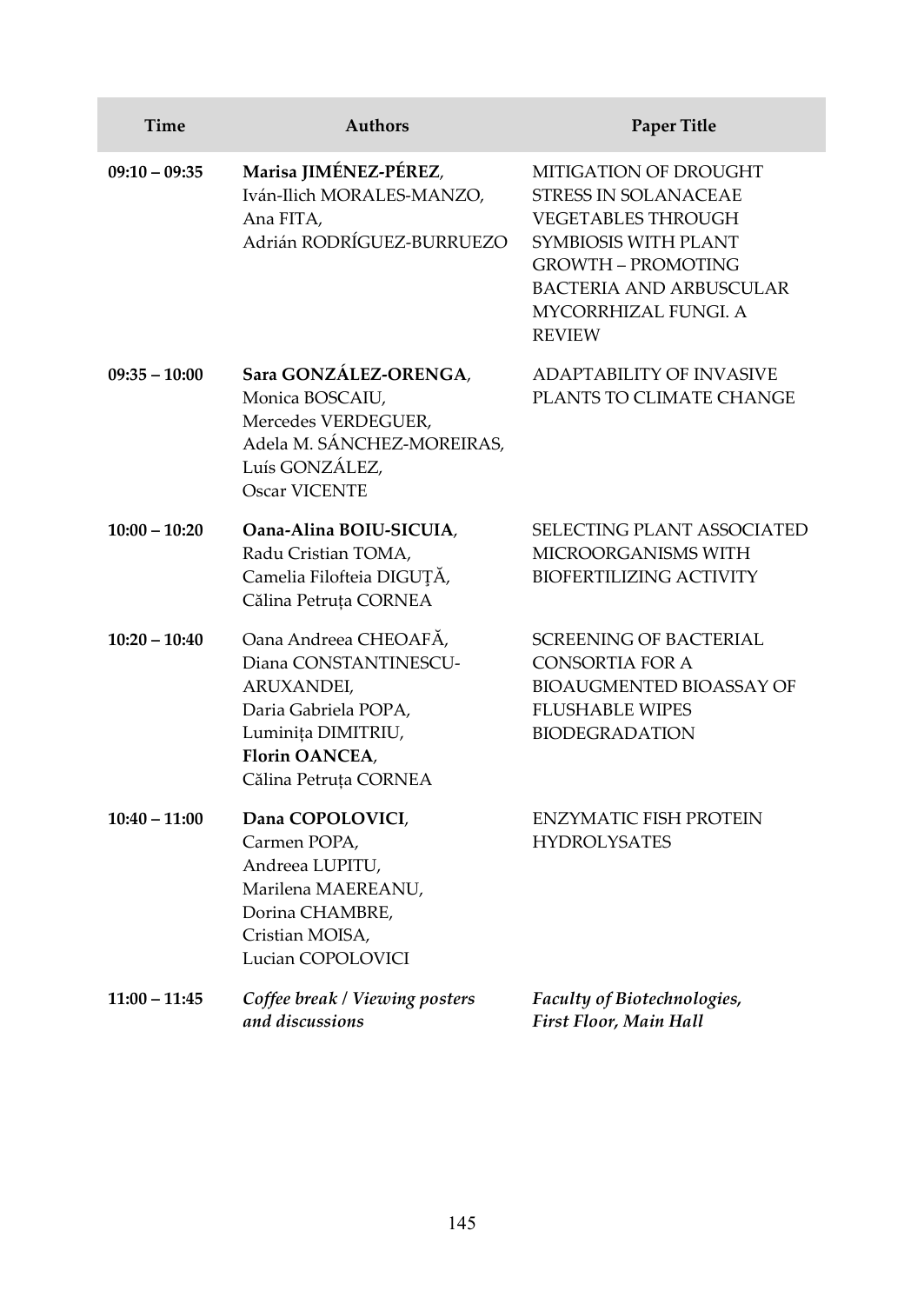# **SESSION II ORAL PRESENTATIONS**

## *Chairman***: Assoc. Prof. PhD. Amalia Carmen MITELUȚ** *Moderator***: Lecturer PhD. Elisabeta Elena POPA**

*Faculty of Biotechnologies, Aula Magna "Prof. dr. Gheorghe Câmpeanu" - First Floor*

| <b>Time</b>     | <b>Authors</b>                                                                                                                                               | <b>Paper Title</b>                                                                                                                                                                         |
|-----------------|--------------------------------------------------------------------------------------------------------------------------------------------------------------|--------------------------------------------------------------------------------------------------------------------------------------------------------------------------------------------|
| $11:45 - 12:00$ | Mihaela GEICU-CRISTEA,<br>Elisabeta Elena POPA,<br>Paul Alexandru POPESCU,<br>Mihaela Cristina DRĂGHICI,<br>Amalia Carmen MITELUT,<br>Mona Elena POPA        | <b>IMPACT OF COVID 19 PANDEMIC</b><br>ON THE FOOD SAFETY<br>REQUIREMENTS IN THE FISH AND<br><b>SEAFOOD CHAIN</b>                                                                           |
| $12:00 - 12:15$ | Paul Alexandru POPESCU,<br>Vlad Ioan POPA, Mihai<br>FRINCU, Amalia Carmen<br>MITELUT, Elisabeta Elena<br>POPA, Mona Elena POPA                               | IN VITRO RESEARCH STUDY ON THE<br>ANTIMICROBIAL ACTIVITY OF SEA<br>BUCKTHORN, BLACK CUMIN AND<br><b>GRAPE SEED ESSENTIAL OILS</b><br><b>AGAINST SELECTED FOOD</b><br><b>SPOILAGE FUNGI</b> |
| $12:15 - 12:30$ | Mircea-Cosmin PRISTAVU,<br>Camelia Filofteia DIGUȚĂ,<br>Wahauwouélé Hermann<br>COULIBALY,<br>Sandrine A. YOUTE FANCHE,<br>Getuța DOPCEA,<br>Florentina MATEI | A REVIEW OF POSTBIOTICS AS NEW<br><b>HEALTH PROMOTERS</b>                                                                                                                                  |
| $12:30 - 12:45$ | Olga POSTOLACHI,<br>Inna RASTIMESINA,<br>Valentina VORONA,<br>Vera MAMALIGA                                                                                  | <b>SCREENING OF CULTIVATION</b><br><b>MEDIA FOR LDPE</b><br><b>BIODEGRADATION BY</b><br>PSEUDOMONAS FLUORESCENS                                                                            |
| $12:45 - 13:05$ | Gabriela Nicoleta TENEA                                                                                                                                      | THE EFFICIENCY OF PEPTIDE-<br>PROTEIN EXTRACTS COMBINATION<br>FROM NATIVE PROBIOTICS TO<br><b>INHIBIT THE GROWTH OF</b><br>MULTIDRUG-RESISTANT<br>CITROBACTER FREUNDII                     |
| $13:05 - 13:30$ | <b>Conclusions and Closing session</b>                                                                                                                       |                                                                                                                                                                                            |
| $13:30 - 14:30$ | Lunch                                                                                                                                                        | Faculty of Biotechnologies,<br>First Floor, Main Hall                                                                                                                                      |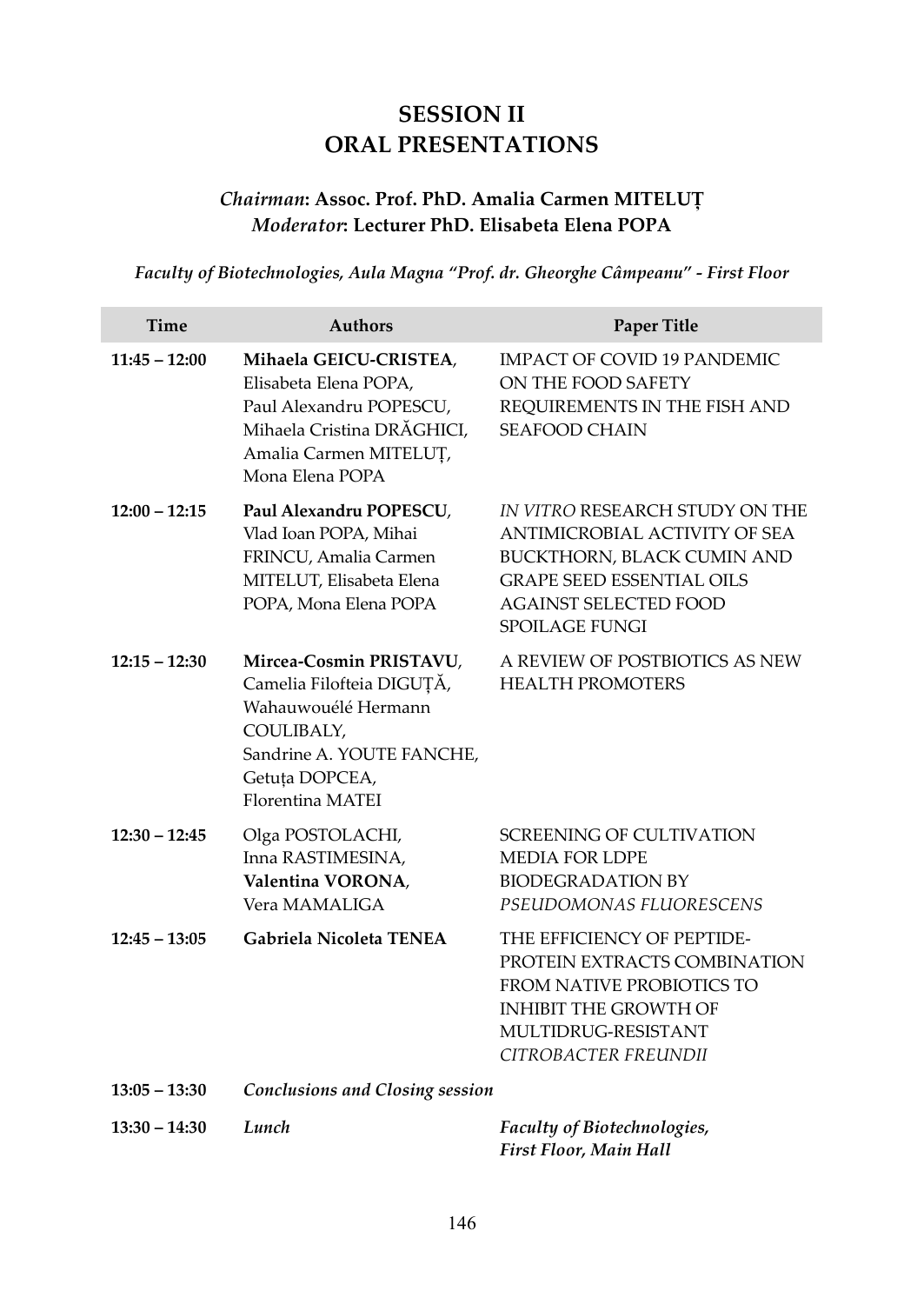## **POSTER SESSION**

Time: 09:00 – 13:30 *Faculty of Biotechnologies, First Floor, Main Hall*

#### *Session Moderators:* **Prof. PhD. Narcisa BĂBEANU Assoc. Prof. PhD. Cătălina VOAIDEȘ**

| Paper<br>ID | <b>Authors</b>                                                                                                                                     | <b>Paper Title</b>                                                                                                                                        |
|-------------|----------------------------------------------------------------------------------------------------------------------------------------------------|-----------------------------------------------------------------------------------------------------------------------------------------------------------|
|             | I. AGRICULTURAL BIOTECHNOLOGY                                                                                                                      |                                                                                                                                                           |
| P.I.1.      | Muhammad AKBAR,<br>Tayyaba KHALIL,<br>Nasim Ahmad YASIN,<br>Waheed AKRAM,<br>Muhammad Sajjad IQBAL                                                 | ALLELOPATHIC ACTIVITY OF<br>EUPHORBIA HIRTA AGAINST AVENA<br>FATUA AND RUMEX DENTATUS AND<br><b>IDENTIFICATION OF POTENTIAL</b><br><b>ALLELOCHEMICALS</b> |
| P.I.2.      | Valentina VASILE,<br>Matilda CIUCĂ,<br>Elena NICOLAE,<br>Cătălina VOAIDEȘ,<br>Călina Petruța CORNEA                                                | ASSESSMENT OF GENETIC<br>SIMILARITY AND PURITY DEGREE<br>AMONG SEVERAL ROMANIAN<br>MAIZE INBRED LINES USING SSR<br><b>MARKERS</b>                         |
| P.I.3.      | Viorica Maria CORBU,<br>Ortansa CSUTAK                                                                                                             | EPIPHYTIC YEASTS FROM THE<br><b>BOTANICAL GARDEN "DIMITRIE</b><br>BRÂNDZĂ" BUCHAREST, FOR<br>DEVELOPMENT OF BIOCIDAL<br><b>STRATEGIES</b>                 |
| P.I.4.      | Giancarla VELICEVICI,<br>Emilian MADOŞĂ, Dorin CAMEN,<br>Sorin CIULCA, Adriana CIULCA,<br>Carmen BEINȘAN,<br>Mihaela MĂLĂESCU,<br>Iuliana CREȚESCU | <b>GENETIC DIVERSITY AMONG SOME</b><br>PEARS GENOTYPES FROM WEST PART<br>OF ROMANIA ON THE BASE OF RAPD<br><b>MARKERS</b>                                 |
| P.I.5.      | Mihaela Monica DINU,<br>Ana-Cristina FĂTU,<br>Narcisa BĂBEANU                                                                                      | THE GREAT POTENTIAL<br>OF ENTOMOPHTHORALEAN FUNGI<br>FOR BIOLOGICAL CONTROL:<br><b>A REVIEW</b>                                                           |
| P.I.6.      | Daniel-Nicolae COJANU,<br>Oana-Alina BOIU-SICUIA.<br>Ana-Maria ANDREI,<br>Călina Petruța CORNEA                                                    | ENTOMOPATHOGENIC BACTERIA<br><b>VIRULENCE FACTORS AND TARGET</b><br><b>PESTS</b>                                                                          |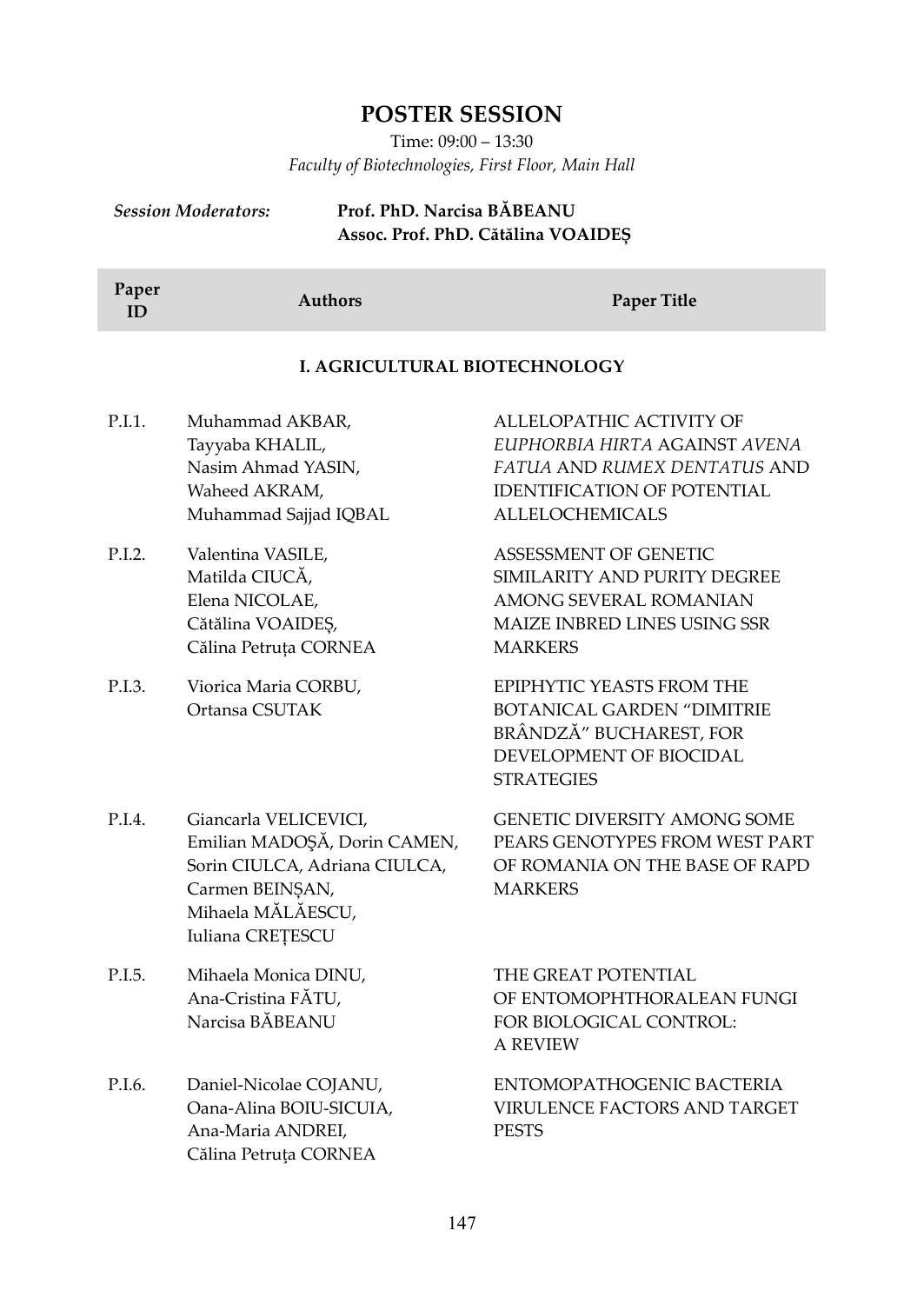| Paper<br>ID | <b>Authors</b>                                                                                                                                                      | <b>Paper Title</b>                                                                                                                |
|-------------|---------------------------------------------------------------------------------------------------------------------------------------------------------------------|-----------------------------------------------------------------------------------------------------------------------------------|
| P.I.8.      | Alexandra-Mihaela NAGY,<br>Paula BOBOC (OROS),<br>Corina CĂTANĂ, Maria-Mihaela<br>ANTOFIE, Camelia SAVA SAND                                                        | COMPARATIVE STUDY OF TWO<br>VARIETIES OF PURPLE FLASH POTATO<br><b>GROWN IN VITRO</b>                                             |
| P.I.9.      | Denisa-Ioana GHEORGHE,<br>Victoria BÎNZARI, Diana<br>CONSTANTINESCU-<br>ARUXANDEI, Carmen LUPU,<br>Sergey SHAPOSNIKOV, Florin<br><b>OANCEA</b>                      | <b>ACTIVITY OF THYME ESSENTIAL OILS</b><br>AGAINST PLANT PATHOGENIC FUNGI<br>AND ITS POTENTIAL USE AS SEED<br><b>DISINFECTANT</b> |
| P.I.10.     | Catalina SANDULEANU,<br>Roxana Nicoleta RAȚU,<br>Aida ALBU,<br>Cristina Mihaela RÎMBU,<br>Teodor BUGEAC,<br>Lucian DASCĂLU,<br>Silviu Ionuț BORȘ,<br>Vasile VINTILĂ | CELLULAR AGRICULTURE -<br><b>ALTERNATIVES TO MEAT</b><br><b>AND DAIRY</b>                                                         |
| P.I.11.     | Liliana-Adriana PAIRAULT,<br>Naomi TRITEAN, Diana<br>CONSTANTINESCU-<br>ARUXANDEI, Florin OANCEA                                                                    | PLANT BIOSTIMULANTS BASED ON<br>NANOFORMULATED BIOSILICA<br>RECOVERED FROM SILICA-RICH<br><b>BIOMASS</b>                          |
| P.I.12.     | Florin OANCEA,<br>Daria Gabriela POPA,<br>Carmen LUPU, Diana<br>CONSTANTINESCU-ARUXANDEI                                                                            | HORMETIC EFFECTS OF HUMIC ACIDS<br><b>IN MICROALGAE</b>                                                                           |
| P.I.13.     | Ion-Mihai GIURESCU,<br>Petruța Călina CORNEA,<br>Florin OANCEA                                                                                                      | STIMULATION OF SEABUCKTHORN<br>(ELAEAGNUS RHAMNOIDES)<br><b>MICROBIAL SYMBIOSES</b>                                               |
| P.I.14.     | Maria Monica PETRESCU,<br>Dana Maria MIU,<br>Gabriela SAVOIU,<br>Mihaela Carmen EREMIA                                                                              | <b>BIOSYNTHESIS OF INULINASES BY</b><br>ASPERGILLUS TERREUS USING ORANGE<br>PEELS POWDER AS A POTENTIAL<br><b>SUBSTRATE</b>       |
| P.I.15.     | Cristian-Alexandru TOADER,<br>Floarea BURNICHI,<br>Dumitru-Mitel TOMA,<br>Vasilica MANEA, Emilian MIREA,<br>Mona Elena POPA                                         | EVALUATION OF THE IMPACT OF THE<br>TRICHODERMA TREATMENT IN BUZĂU<br>BELL PEPPER (CAPSICUM ANNUUM)<br><b>CULTURE 10</b>           |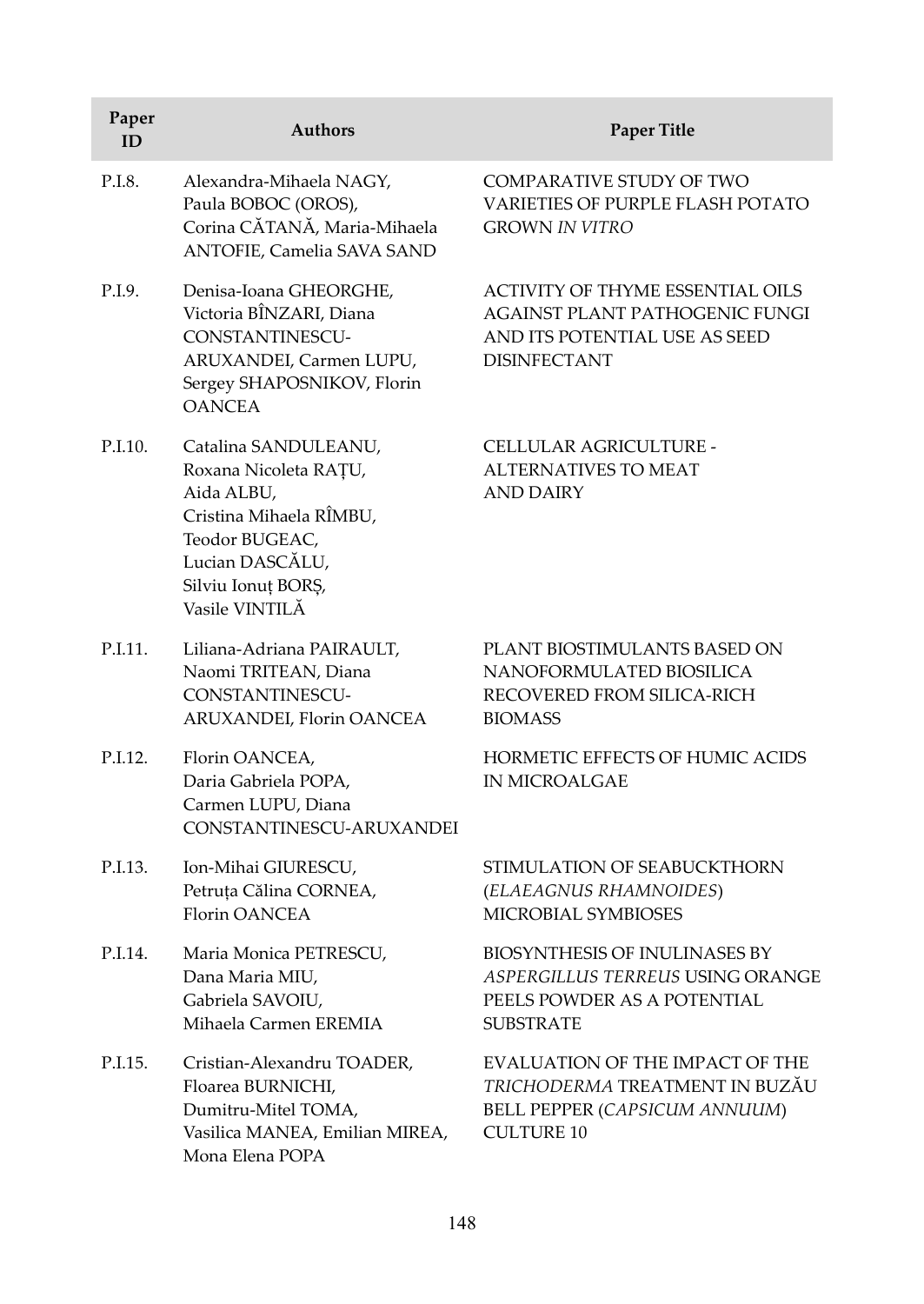| Paper<br>ID | <b>Authors</b>                                                                                                                                             | <b>Paper Title</b>                                                                                                                                                                                                                                             |
|-------------|------------------------------------------------------------------------------------------------------------------------------------------------------------|----------------------------------------------------------------------------------------------------------------------------------------------------------------------------------------------------------------------------------------------------------------|
| P.I.16.     | Maria DUCA,<br>Ana MUTU,<br>Ina BIVOL                                                                                                                      | COMPARISON OF DIFFERENT TYPES OF<br>MOLECULAR MARKERS USED IN<br><b>GENETIC DIVERSITY STUDIES OF</b><br>BROOMRAPE FROM SERBIA                                                                                                                                  |
| P.I.17.     | Marisa Jiménez PÉREZ,<br>Alicia SÁNCHEZ,<br>Ana ADALID,<br>Virginia HERNÁNDEZ,<br>Ana FITA,<br>Pilar FLORES,<br>Pilar HELLÍN,<br>Adrián Rodríguez BURRUEZO | <b>EVALUATION OF THE EFFECTS OF</b><br>ARBUSCULAR MYCORRHIZAL FUNGI<br>AND PLANT GROWTH - PROMOTING<br>BACTERIA ON THE INTERNAL QUALITY<br>OF SPANISH SWEET PEPPER<br>GENOTYPES (CAPSICUM ANNUUM L.)<br>UNDER NUTRIENT AND DROUGHT<br><b>STRESS CONDITIONS</b> |
| P.I.18.     | Mirela DRĂGAN, Roxana<br>SPULBER, Oana LIVADARIU,<br>Ștefana JURCOANE                                                                                      | THE ANTIOXIDANT EFFECT OF RAW<br>BEE POLLEN COLLECTED FROM<br><b>ECOLOGICAL CROPS - MINIREVIEW</b>                                                                                                                                                             |
| P.I.19.     | Ionuț-Cristian RUSU,<br>Alexandru Valentin ZĂGREAN,<br>Florentina ISRAEL-ROMING                                                                            | RESEARCH ON BIOCONVERSION OF<br>LIGNOCELLULOSIC WASTE FOR THE<br><b>CULTIVATION OF BIOCOMPOUNDS</b><br>PRODUCING MACROMYCETES                                                                                                                                  |
| P.I.20.     | Marina DRAGOTA,<br>Virgil UNTARU,<br>Ștefana JURCOANE                                                                                                      | BIOTECHNOLOGICAL APPLICATIONS<br>OF MYCORRHIZAL PRODUCTS IN<br><b>INTENSIVE AGRICULTURE</b>                                                                                                                                                                    |
|             | <b>II. FOOD BIOTECHNOLOGY</b>                                                                                                                              |                                                                                                                                                                                                                                                                |
| P.II.1.     | Ece BÜYÜKGÜMÜŞ,<br>Merve ÖZCAN,<br>Selda BULCA                                                                                                             | USE OF MICROENCAPSULATION AND<br>NANOENCAPSULATION TECHNIQUES<br>IN DAIRY TECHNOLOGY                                                                                                                                                                           |
| P.II.2.     | Roxana GHEORGHIȚĂ,<br>Gheorghe GUTT                                                                                                                        | BIOPOLYMERIC MATERIALS WITH<br><b>ESSENTIAL OILS: NEW PERSPECTIVES</b><br>IN THE DEVELOPMENT OF PACKAGING<br>FOR FOOD SUPPLEMENTS                                                                                                                              |
| P.II.3.     | Nicolo MONTEGIOVE,<br>Eleonora CALZONI,<br>Alessio CESARETTI,<br>Roberto Maria PELLEGRINO,<br>Carla EMILIANI,<br>Alessia PELLEGRINO,<br>Leonardo LEONARDI  | PROTEIN QUALITY AND DIGESTIBILITY<br>OF THREE DIFFERENT FORMULATIONS<br>OF CHICKEN-BASED DRY PET FOOD                                                                                                                                                          |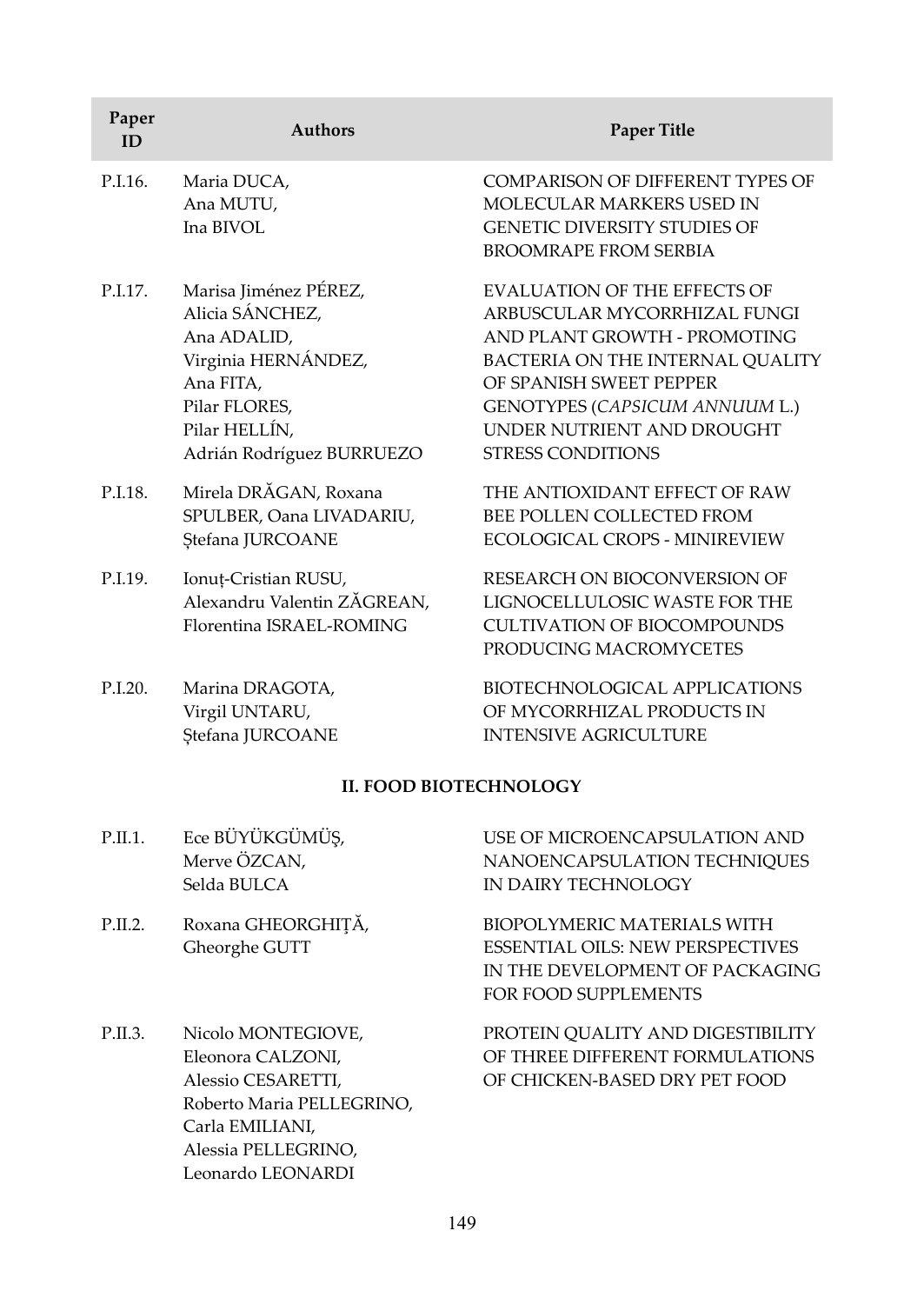| Paper<br>ID | <b>Authors</b>                                                                                                                                                                                | <b>Paper Title</b>                                                                                                                                                                                                   |
|-------------|-----------------------------------------------------------------------------------------------------------------------------------------------------------------------------------------------|----------------------------------------------------------------------------------------------------------------------------------------------------------------------------------------------------------------------|
| P.II.4.     | Asawir Esamaldeen Ebrahim<br>MOHAMED,<br>Oana-Alina BOIU-SICUIA,<br>Călina Petruța CORNEA                                                                                                     | <b>CHARACTERIZATION OF FEED</b><br>CONTAMINATION BY FUSARIUM SP. -<br><b>A REVIEW</b>                                                                                                                                |
| P.II.5.     | Alessio CESARETTI, Nicolo<br>MONTEGIOVE, Eleonora<br>CALZONI, Roberto Maria<br>PELLEGRINO, Carla EMILIANI,<br>Alessia PELLEGRINO,<br>Leonardo LEONARDI                                        | DEGRADATION PRODUCT ANALYSIS<br>OF DRY PET FOOD CHICKEN-BASED<br>NEW FORMULATIONS                                                                                                                                    |
| P.II.6.     | Quthama AL-ZAIDI,<br>Camelia Filofteia DIGUȚĂ,<br>Getuța DOPCEA,<br><b>Florentina MATEI</b>                                                                                                   | <b>CONVENTIONAL VERSUS MODERN</b><br>TECHNIQUES USED FOR THE<br>DETECTION OF PATHOGENS IN FOOD<br><b>MATRICES: A REVIEW</b>                                                                                          |
| P.II.7.     | Wahauwouele Hermann<br>COULIBALY,<br>N'goran Richard KOUADIO,<br>Fatoumata CAMARA,<br>Camelia Filofteia DIGUȚĂ,<br>Florentina MATEI,<br>Koffi Marcellin DJE                                   | SELECTION AND IDENTIFICATION OF<br>POTENTIALLY PROBIOTICS LACTIC<br>ACID BACTERIA FOR AQUACULTURE<br>IN COTE D'IVOIRE                                                                                                |
| P.II.8.     | Wahauwouele Hermann<br>COULIBALY, Zamble Bi Irié Abel<br>BOLI, Koffi Maïzan Jean-Paul<br>BOUATENIN, Ange-Michèle<br>Akissi M'BRA, Sonagnon Hermann<br>Serge KOUHOUNDE,<br>Koffi Marcellin DJE | <b>IDENTIFICATION OF NON-</b><br>SACCHAROMYCES YEAST STRAINS<br>ISOLATED LOCAL TRADITIONAL<br>SORGHUM BEER PRODUCED IN<br>ABIDJAN DISTRICT (CÔTE D'IVOIRE)<br>AND THEIR ABILITY TO CONDUCT<br>ALCOHOLIC FERMENTATION |
| P.II.9.     | Şerban-Eugen CUCU,<br>Mona Elena POPA                                                                                                                                                         | BREAD QUALITY IMPROVEMENT BY<br>ADDING DEHYDRATED SOURDOUGH<br>IN THE RECIPE                                                                                                                                         |
| P.II.10.    | Iliassou MOGMENGA,<br>Marius Kounbèsiounè SOMDA,<br>Moustapha Soungalo DRABO,<br>Camelia Filofteia DIGUȚĂ,<br>Aboubakar S. OUATTARA,<br>Florentina MATEI                                      | <b>EVALUATION OF PROBIOTIC</b><br>PROPERTIES OF YEAST STRAINS<br>ISOLATED FROM RABILÉ, A BURKINA<br><b>FASO TRADITIONAL BEER FERMENT</b>                                                                             |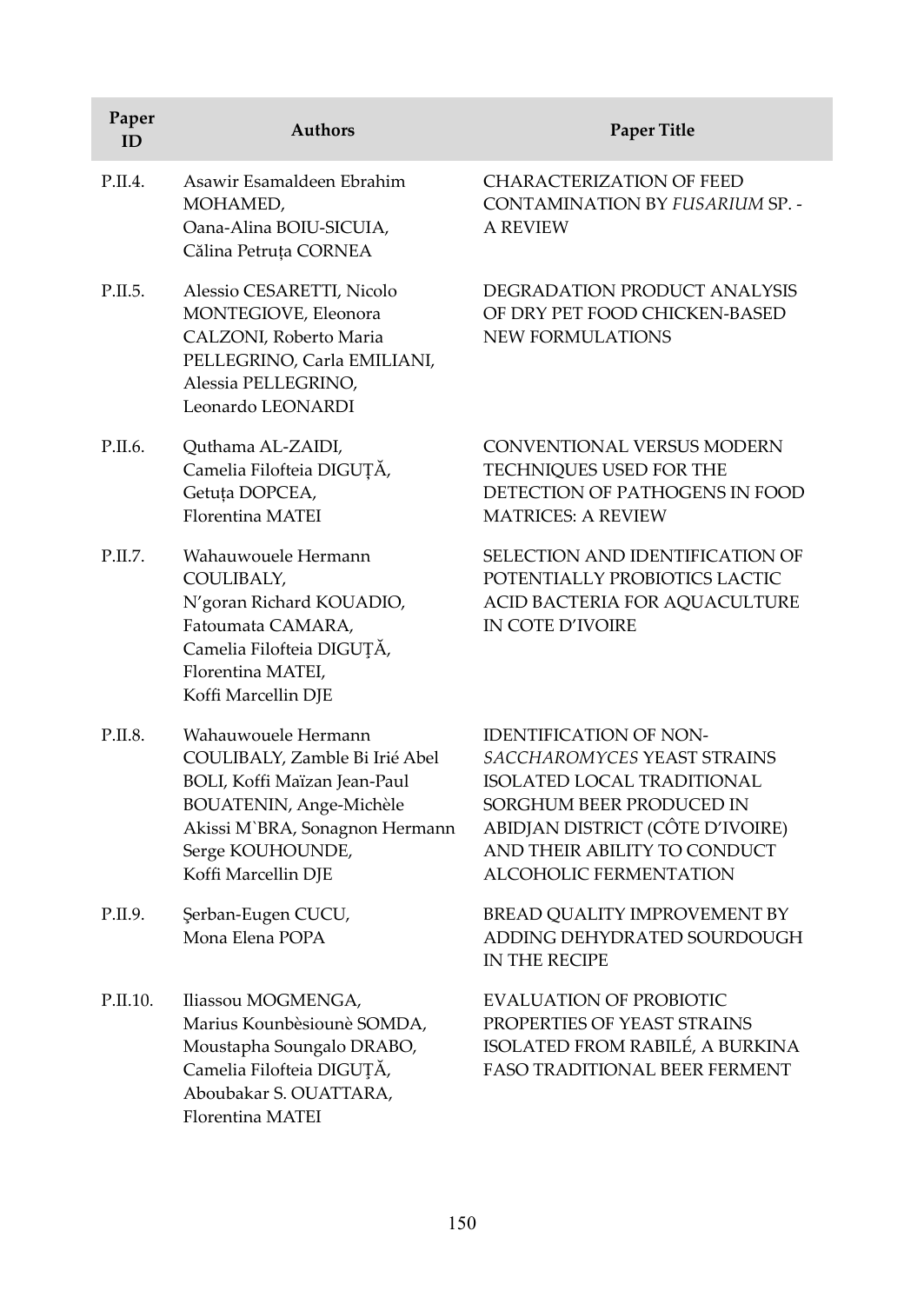| Paper<br>ID | <b>Authors</b>                                                                                                                                                                                       | <b>Paper Title</b>                                                                                                                                                                                                    |
|-------------|------------------------------------------------------------------------------------------------------------------------------------------------------------------------------------------------------|-----------------------------------------------------------------------------------------------------------------------------------------------------------------------------------------------------------------------|
| P.II.11.    | Alina Cristina ADASCĂLULUI,<br>Gabriela-Andreea HORNEȚ,<br>Adriana Laura MIHAI,<br>Mioara NEGOIȚĂ                                                                                                    | PERFORMANCE OF GC-MS/MS METHODS<br><b>IMPLEMENTED FOR DETERMINATION</b><br>OF ACRYLAMIDE IN CEREALS, POTATO<br>AND COFFEE-BASED PRODUCTS                                                                              |
| P.II.12.    | Oana LIVADARIU,<br>Ioana-Alexandra DICU                                                                                                                                                              | HIGHLIGHTING THE INFLUENCE OF<br>PEA SPROUTS (PISUM SATIVUM L.)<br>ADDED TO MANGO (MANGIFERA<br>INDICA L.) OR KIWI (ACTINIDIA<br>DELICIOSA) SORBET ON THE FINAL<br><b>CONSUMER'S PURCHASING</b><br><b>PREFERENCES</b> |
| P.II.13.    | Sabina-Andreea BOBEA,<br>Nastasia BELC,<br>Călina Petruța CORNEA                                                                                                                                     | THE USE OF ACID DRIED SOURDOUGH<br>STARTER TO IMPROVE SENSORY<br>PROPERTIES AND BREAD'S SHELF LIFE -<br><b>A REVIEW</b>                                                                                               |
| P.II.14.    | Iulia-Elena SUSMAN,<br>Mihaela MULȚESCU,<br>Gabriela STAMATIE,<br>Alina CULEȚU, Mona Elena POPA                                                                                                      | BUCKWHEAT VS. SORGHUM FLOUR IN<br><b>GLUTEN-FREE RICE COOKIES</b><br><b>ENHANCED WITH PEA PROTEIN</b><br><b>POWDER</b>                                                                                                |
| P.II.15.    | Przemysław Łukasz<br>KOWALCZEWSKI, Adrian<br>CZERNIAK, Krzysztof<br>SMARZYŃSKI, Pawel JEŻOWSKI,<br>Dominik KMIECIK,<br>Hanna BARANOWSKA,<br>Ewa OSTROWSKA-LIGĘZA,<br>Mariusz LESIECKI                | A PHYSICOCHEMICAL AND<br>MORPHOLOGICAL STUDY OF THE<br>SACCHAROMYCES CEREVISIAE CELL-<br>BASED MICROCAPSULES WITH COLD-<br>PRESSED OILS                                                                               |
| P.II.16.    | Grigore-Mihăiță STAN, Diana<br>CONSTANTINESCU-<br>ARUXANDEI, Dan Florin<br>MIHĂILESCU, Florin OANCEA                                                                                                 | IN SILICO APPROACH FOR THE<br>IDENTIFICATION AND CHARACTE-<br><b>RISATION OF BIOACTIVE PEPTIDES</b><br>FROM SILVER CARP COLLAGEN                                                                                      |
| P.II.17.    | Elisabeta Elena POPA,<br>Alexandra Andreea ANGHEL,<br>Ioana STANCIU,<br>Amalia Carmen MITELUT,<br>Paul Alexandru POPESCU,<br>Mihaela Cristina DRAGHICI,<br>Mihaela GEICU-CRISTEA,<br>Mona Elena POPA | PRELIMINARY RESEARCH ON USING<br>ORGANIC SEA BUCKTHORN POWDER<br>IN BREAD MAKING                                                                                                                                      |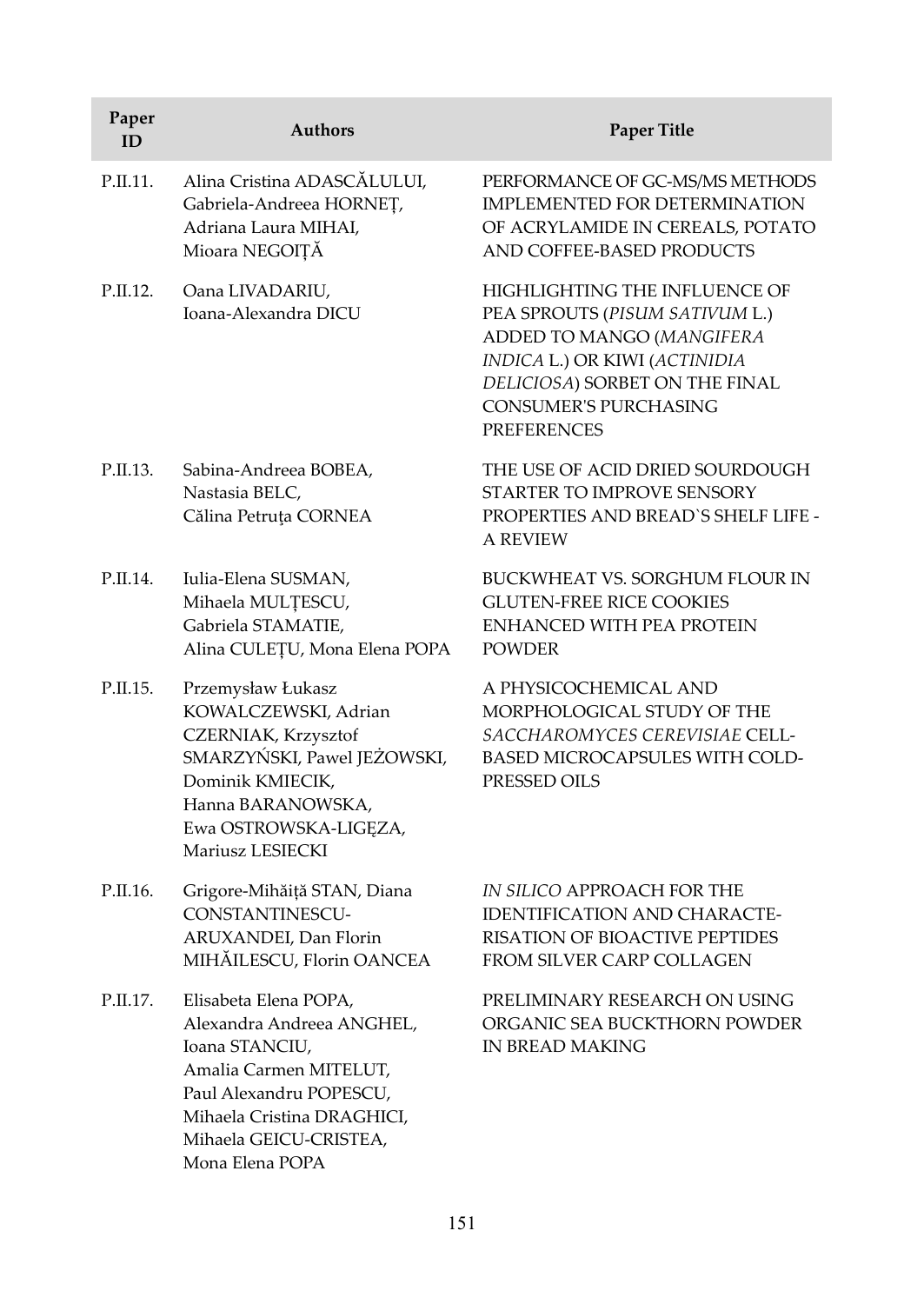| Paper<br>ID | <b>Authors</b>                                                                                 | Paper Title                                                                                                                         |
|-------------|------------------------------------------------------------------------------------------------|-------------------------------------------------------------------------------------------------------------------------------------|
| P.II.18.    | Mădălina GIURESCU,<br>Luminița DIMITRIU,<br><b>Florin OANCEA</b>                               | STABILIZATION OF SEABUCKTHORN<br>(ELAEAGNUS RHAMNOIDES) TURBID<br><b>JUICES</b>                                                     |
| P.II.19.    | Catalin BILBIE,<br>Petronela-Andreea VERES,<br>Luciana PARASCHIV-PALADA                        | OPTIMAL SENSORY PROFILE DEVELOP-<br>MENT FOR NEW SNACK PRODUCTS<br>WITH FUNCTIONAL INGREDIENTS                                      |
| P.II.20.    | Florentina BADEA,<br>Camelia Filofteia DIGUȚĂ,<br>Florentina MATEI                             | THE USE OF LACTIC ACID BACTERIA<br>AND THEIR METABOLITES TO IMPROVE<br>THE SHELF LIFE OF PERISHABLE FRUITS<br><b>AND VEGETABLES</b> |
| P.II.21.    | Hanna Maria BARANOWSKA,<br>Przemysław Łukasz<br>KOWALCZEWSKI,<br>Paweł JEŻOWSKI                | MOLECULAR DYNAMICS BY LF NMR OF<br>THE SACCHAROMYCES CEREVISIAE<br>CELL-BASED MICROCAPSULES WITH<br>COLD-PRESSED OILS               |
| P.II.22.    | Florin URSACHI,<br>Denisa ATUDOREI,<br>Mădălina UNGUREANU-IUGA,<br>Georgiana Gabriela CODINĂ   | AMINO ACIDS COMPOSITION OF<br>WHEAT-GERMINATED LEGUMES<br><b>COMPOSITE FLOURS</b>                                                   |
| P.II.23.    | Liviu GACEU, Michael BANTLE,<br>Oana Bianca OPREA                                              | STUDY INTO THE USE OF SUGAR KELP<br>(SACCHARINA LATISSIMA) SEAWEED IN<br><b>BAKERY INDUSTRY</b>                                     |
|             | III. MEDICAL AND PHARMACEUTICAL BIOTECHNOLOGY                                                  |                                                                                                                                     |
| P.III.1.    | Fawzia SHAAT, Ramona-Daniela<br>PAVALOIU, Cristina HLEVCA                                      | <b>CURRENT STATUS OF THE</b><br>APPLICATIONS OF PULLULAN AND ITS<br>DERIVATIVES IN BIOMEDICAL FIELD                                 |
| P.III.2.    | Ramona-Daniela PAVALOIU,<br>Fawzia SHAAT,<br>Cristina HLEVCA,<br>Georgeta NEAGU, Adela STARAS, | PREPARATION AND<br><b>CHARACTERIZATION OF</b><br>ANTIBACTERIAL CREAMS<br>CONTAINING PLANT EXTRACTS FOR                              |

P.III.3. Diana GROPOŞILĂ-CONSTANTINESCU, Andreea-Antonia MILITARU, Gabriela POPA, Luminiţa VIŞAN, Gabriela MĂRGĂRIT, Dana BARBA, Radu TOMA

Lucia PIRVU

HAND SANITIZERS MADE WITH NATURAL INGREDIENTS

TOPICAL APPLICATION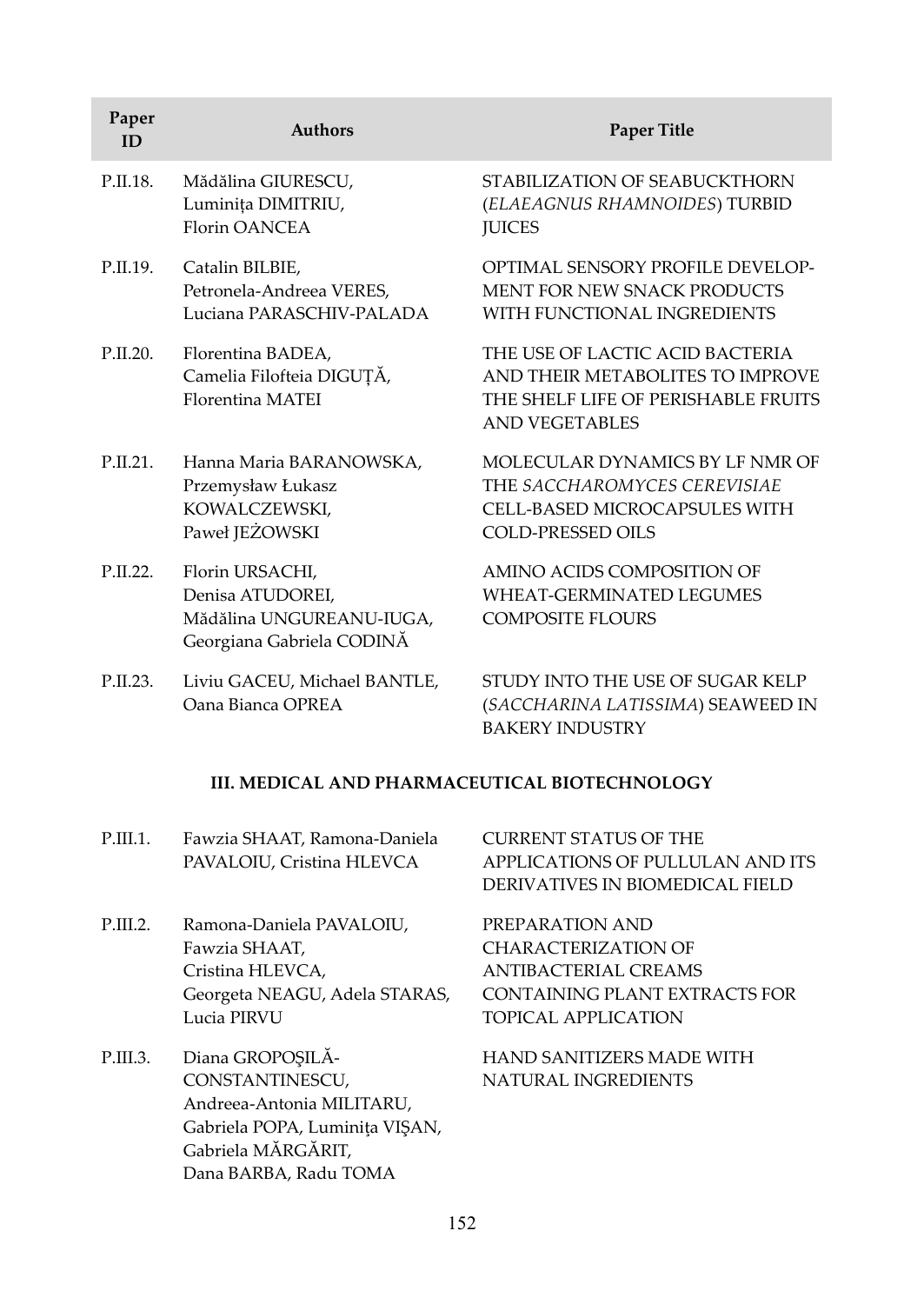| Paper<br>ID | <b>Authors</b>                                                                                           | <b>Paper Title</b>                                                                                                                              |
|-------------|----------------------------------------------------------------------------------------------------------|-------------------------------------------------------------------------------------------------------------------------------------------------|
| P.III.4.    | Georgiana MICU,<br>Oana-Alina BOIU-SICUIA,<br>Călina-Petruța CORNEA                                      | <b>GENETIC APPROACHES TO SELECT L-</b><br>ASPARAGINASE PRODUCING BACILLUS<br><b>STRAINS</b>                                                     |
| P.III.5.    | Ioana TABREA, Lucia PIRVU,<br>Narcisa BĂBEANU,<br>Petruța Călina CORNEA,<br>Nicoleta RADU                | ARCTIUM LAPPA - A POTENTIAL<br>SOURCE OF BIOACTIVE COMPOUNDS<br>WITH PHARMACEUTICAL<br><b>APPLICATIONS</b>                                      |
| P.III.6.    | Mohammed Shaymaa Omar<br>MOHAMMED, Narcisa BĂBEANU,<br>Călina Petruța CORNEA,<br>Nicoleta RADU           | LIMONENE - A BIOMOLECULE WITH<br>POTENTIAL APPLICATIONS IN<br>REGENERATIVE MEDICINE                                                             |
| P.III.7.    | Luisa ANDRONIE,<br>Aurelia COROIAN,<br>Ancuța ROTARU,<br>Adina-Lia LONGODOR,<br>Ioana POP, Sorina DIRJAN | THE CHARACTERIZATION OF PH<br>VALUE AT PARACETAMOL SINUS AND<br>NORMAL BY RAMAN SPECTROSCOPIES                                                  |
| P.III.8.    | Andreea BEBU,<br>Luisa ANDRONIE                                                                          | THE CHARACTERIZATION OF<br>PARACETAMOL DRUGS SPECIES USING<br>RAMAN SPECTROSCOPY                                                                |
| P.III.9.    | Roxana-Mădălina STOICA,<br>Angela CĂȘĂRICĂ,<br>Ana-Despina IONESCU                                       | RHIZOBIAL EXOPOLYSACCHARIDES:<br>STRUCTURE AND APPLICATIONS                                                                                     |
| P.III.10.   | Mark SHAMTSYAN,<br>Boris KOLESNIKOV,<br>Sergey SOROKIN                                                   | <b>CHARACTERISATION OF</b><br>COLLAGENOLITYC ACTIVITY OF<br>COPRINUS SPP.                                                                       |
|             | <b>IV. ENVIRONMENTAL BIOTECHNOLOGY</b>                                                                   |                                                                                                                                                 |
| P.IV.1.     | Ana Valentina ARDELEAN,<br>Ana-Maria MOROȘANU,<br>Ioan ARDELEAN,<br>Cristina MOISESCU,                   | <b>GOLD NANOPARTICLES SYNTHESIS BY</b><br><b>GREEN MICROALGAE AND THE</b><br>CYANOBACTERIUM SYNECHOCYSTIS<br>PCC 6803 IN LIGHT AND IN DARKNESS, |

P.IV.2. Ortansa CSUTAK, Viorica CORBU

Călina Petruţa CORNEA

THESE NANOPARTICLES *IN VITRO* PETROLEUM ASSIMILATION BY *RHODOTORULA GLUTINIS*

AND POLLUTANTS DEGRADATION BY